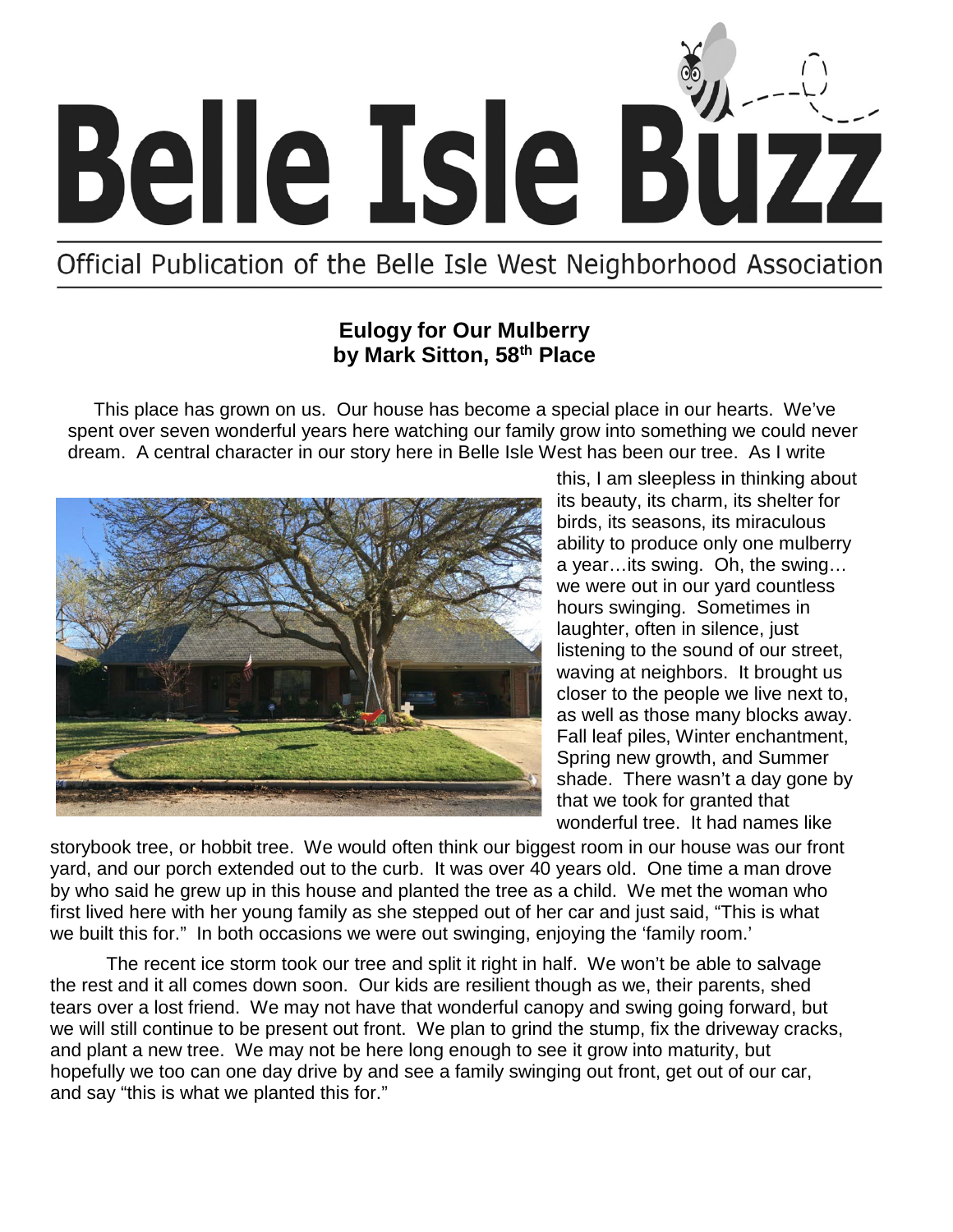### Officers and

### Committee Chairs

PRESIDENT – Greg Hall hallgreg05@gmail.com

PRESIDENT-ELECT – David Patterson [dgpat@cox.net](mailto:dgpat@cox.net)

SECRETARY – Aimee Dial Parrish [aimee@haydelassociates.com](mailto:aimee@haydelassociates.com)

CO-TREASURERS – Cathie Shaw and

Lynn Garman [lynn@garman.com](mailto:lynn@garman.com)

SERGEANT-AT-ARMS – David Campbell [Dcamp20000@aol.com](mailto:Dcamp20000@aol.com)

NEWSLETTER EDITOR – Shelli Wasson [Wasson@ionet.net](mailto:Wasson@ionet.net) (405) 250-6462

NEWSLETTER STAFF –

Lynn Garman Earlene Parr Aimee Dial Parrish Ann Warzyn

STREET DIRECTORS (12/06/2020) –

55th Place – Dave Campbell & Greg Hall

55th Terrace – Cathy Fitzhugh

56th Street & Linn – OPEN

57th Street – Shannon & Randy Wells

58th Place – Shelli & Craig Wasson,

Cathie Shaw

58th Street – Sue Fellers

59th Street – Aimee Dial Parrish

60th Street – Christie Baker & Lynne Womble

61st Street – Scott Sproat & Maribeth Govin

62nd Street (including Imperial Terrace) – **OPEN** 

Riviera Drive & 2300-2400 Blocks of NW 59th Street – OPEN

Ross Ave. – Eunice Khoury

Villa Ave. and 2400-2412 NW 63rd St. – Brooks Taylor

Please contact Dave Campbell, [Dcamp20000@aol.com](mailto:Dcamp20000@aol.com) for inquiries on becoming a Street Director.

# www.BIWOKC.com

# **KNOW YOUR NEIGHBORS**

 From Ohio to Oklahoma was a big leap for Sharon Gowdy to become a farmer's wife. In time, they expanded to land, cattle and later a cattle feed lot in the panhandle. Her husband, Billy Ray, became President of Oklahoma Agriculture. With his background, he was selected to become Assistant Secretary of Agriculture in the Carter Administration.

 Life in Washington DC was a busy and interesting time. They moved into a townhome on Embassy Row, and became involved in attending many Washington events and entertaining as well. Billy Ray was in charge of domestic agriculture which required travel all around the United States, and Sharon often accompanied him. After his term ended, they returned to OKC until Billy Ray wanted to return to the land in Elk City, and cattle ranching. In time, he also became an OSU Regent.

 Following his death, Sharon returned to OKC and purchased a home on 55th Place. Remodeling took four years, resulting in a lovely home of Sharon's design and amenities with her son in charge of construction.

 Sharon stays busy with her love of gardening, and is presently enlarging her greenhouse and expanding the garden space.

Another interesting neighbor in our great neighborhood!

# **Belle Isle Library**

 The temporary location is at 3621 NW Expressway between Gold's Gym and Buy for Less Grocery Store.

Download and Stream – Metropolitan Library System

 You can read or listen to books on most mobile devices or your computer. They are free to borrow, and expire automatically, so there are never late charges.

 The TumbleBook Library has over a thousand always available eBooks for elementary school students. It includes animated talking picture books, chapter books, videos, non-fiction titles, and graphic novels as well as learning activities for literacy and reading comprehension such as puzzles, games, quizzes, and lesson plans.

 Teen Audiobooks & eBooks - Search a catalog of fiction and nonfiction eBooks and audiobooks just for Teens. Audiobooks and eBooks from OverDrive can be checked out for 7 or 14 days (you choose!) and when the checkout period expires, they check themselves in so there are never any late fees!

[www.metrolibrary.org/find/download-and-stream](http://www.metrolibrary.org/find/download-and-stream) 12/21/20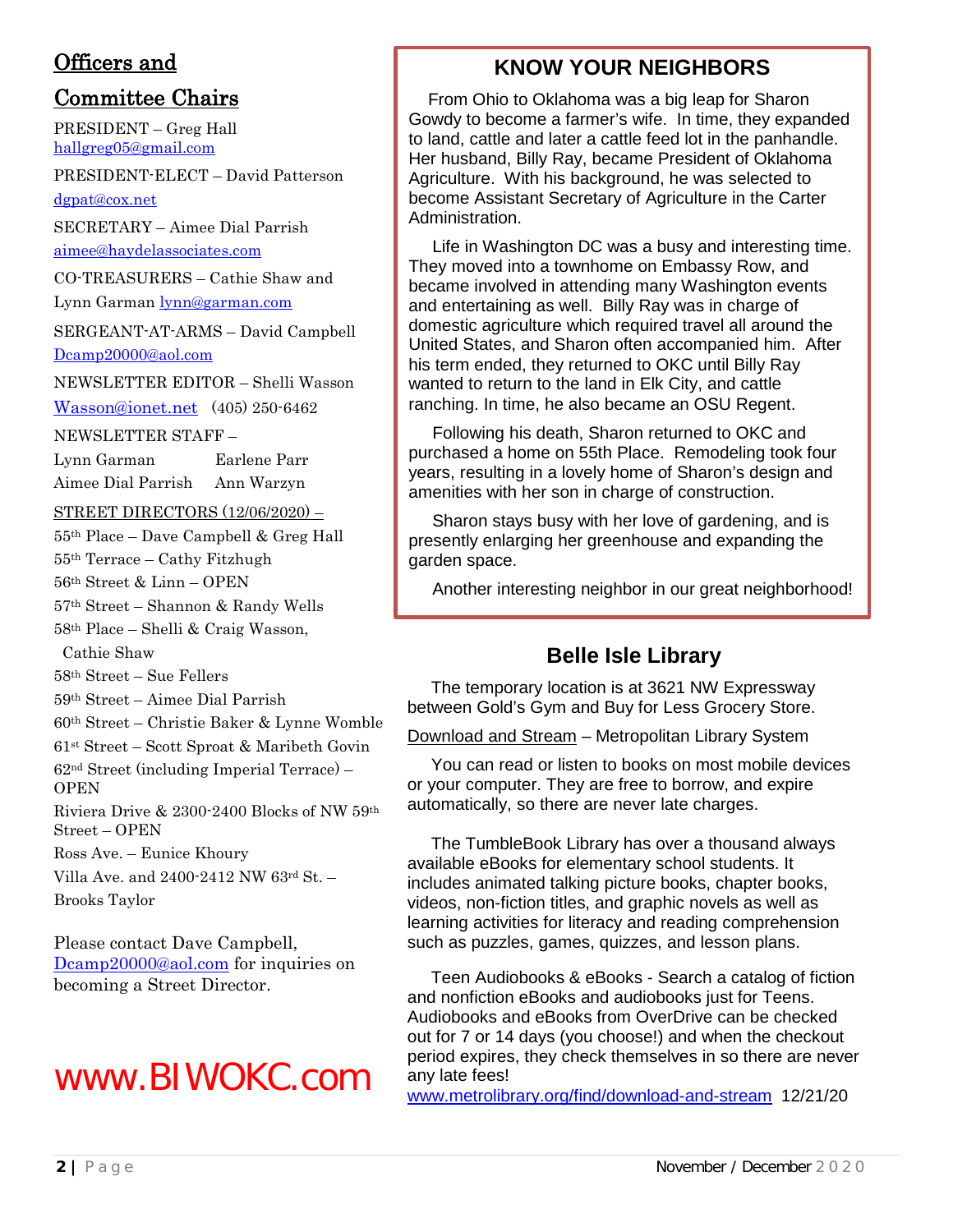Mail dues to:

**Belle Isle West NA 5030 N. May, Box 118 Oklahoma City, OK 73112**



|   | $\bf W$<br>V |
|---|--------------|
| J |              |

Name Address

 $Phones(s)$ 

Email



<u> 1980 - Johann Barbara, martxa alemaniar a</u>

# **2020 HOLIDAY LIGHTING CONTEST RESULTS**

On Sunday evening, December 20, Clare Auwarter and Patti Kate, two judges from Wileman's Belle Isle Neighborhood (our neighbors east of Villa) were driven around our neighborhood by our Board Member Dave Campbell so they could admire all the creativity and energy that went into decorating for the holidays and select their three favorite homes.

At the same time, Wileman's Belle Isle President Paula Schopflin drove Belle Isle West's Vice President, David Patterson and his daughter, Margaret Patterson, all around Wileman's Belle Isle Neighborhood so they could single out for recognition the three most beautifully decorated homes there. Both neighborhoods award prizes in the form of gift cards from Lowe's and Home Depot. The First Place winner gets a gift card for \$100; the Second Place card is \$75, and the Third Place winner gets a \$50 card.



# **BELLE ISLE WEST WINNERS**

First Place - Rick & Gene Dunlevy, 2528 NW 61<sup>st</sup> Street

Second Place - Glenn & Betty Scott, 2525 NW 56th Street

Third Place - Travis Cunningham, 2609 NW 55th Place

See the winners and contenders at [www.BIWOKC.com.](http://www.biwokc.com/)

To see winners of Wileman's Belle Isle's contest, go to [www.](http://www.wbina.com/)WBINA.com.